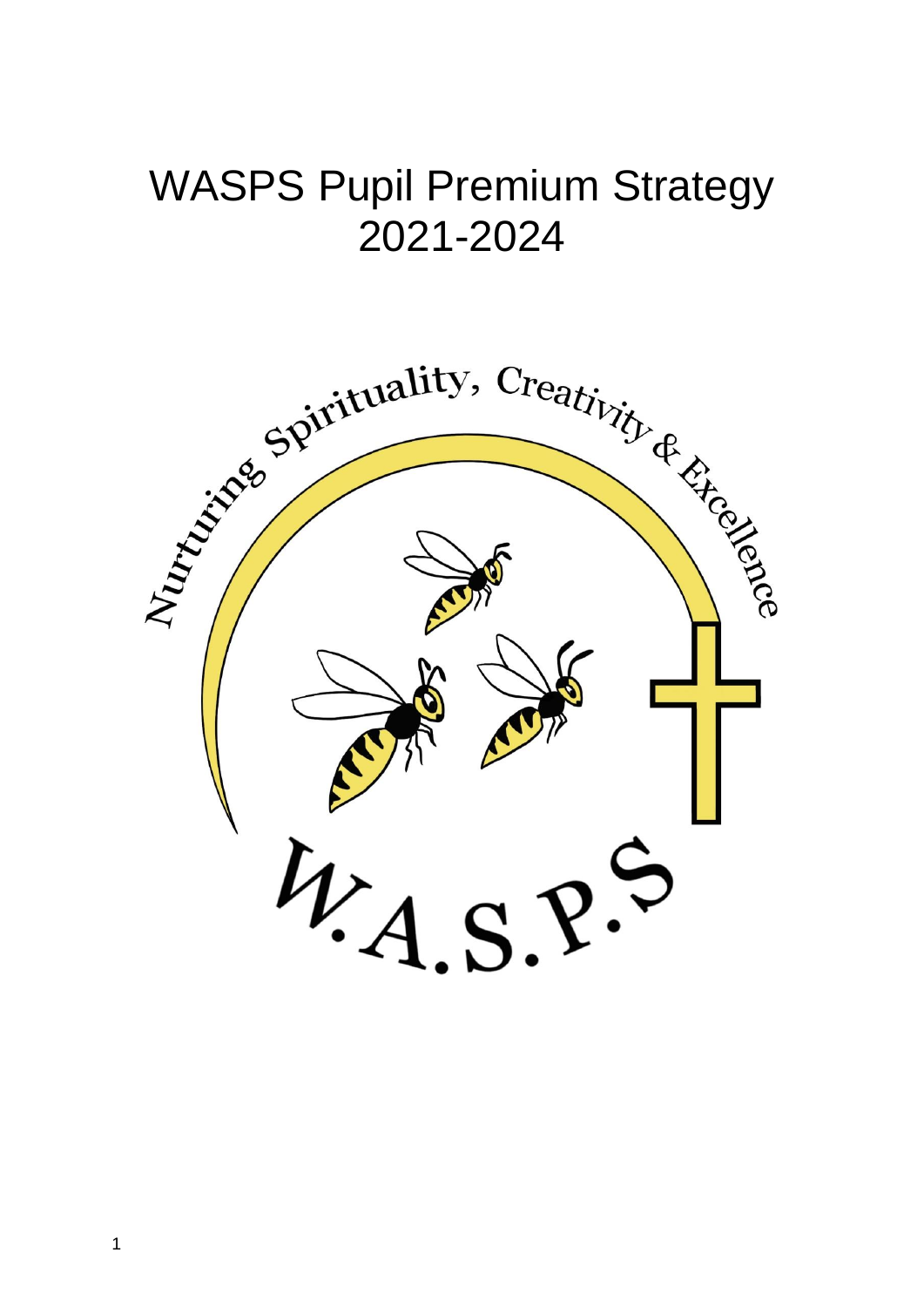# **Pupil premium strategy statement**

This statement details our school's use of pupil premium (and recovery premium for the 2021 to 2022 academic year) funding to help improve the attainment of our disadvantaged pupils.

It outlines our pupil premium strategy, how we intend to spend the funding in this academic year and the effect that last year's spending of pupil premium had within our school.

#### **School overview**

| <b>Detail</b>                                                                                                | Data                                              |
|--------------------------------------------------------------------------------------------------------------|---------------------------------------------------|
| School name                                                                                                  | <b>Weston All Saints</b><br><b>Primary School</b> |
| Number of pupils in school                                                                                   | 546                                               |
| Proportion (%) of pupil premium eligible pupils                                                              | 10.4%                                             |
| Academic year/years that our current pupil premium<br>strategy plan covers (3-year plans are<br>recommended) | 2021-2024                                         |
| Date this statement was published                                                                            | December 2021                                     |
| Date on which it will be reviewed                                                                            | <b>July 2022</b>                                  |
| Statement authorised by                                                                                      | Local governing body                              |
| Pupil premium lead                                                                                           | <b>Ellie Stone</b>                                |
| Governor / Trustee lead                                                                                      | Sophie Dyer                                       |

## **Funding overview**

| <b>Detail</b>                                                                             | <b>Amount</b> |
|-------------------------------------------------------------------------------------------|---------------|
| Pupil premium funding allocation this academic year                                       | £82,045       |
| Recovery premium funding allocation this academic year                                    | £9,280        |
| Pupil premium funding carried forward from previous<br>years (enter £0 if not applicable) | £0            |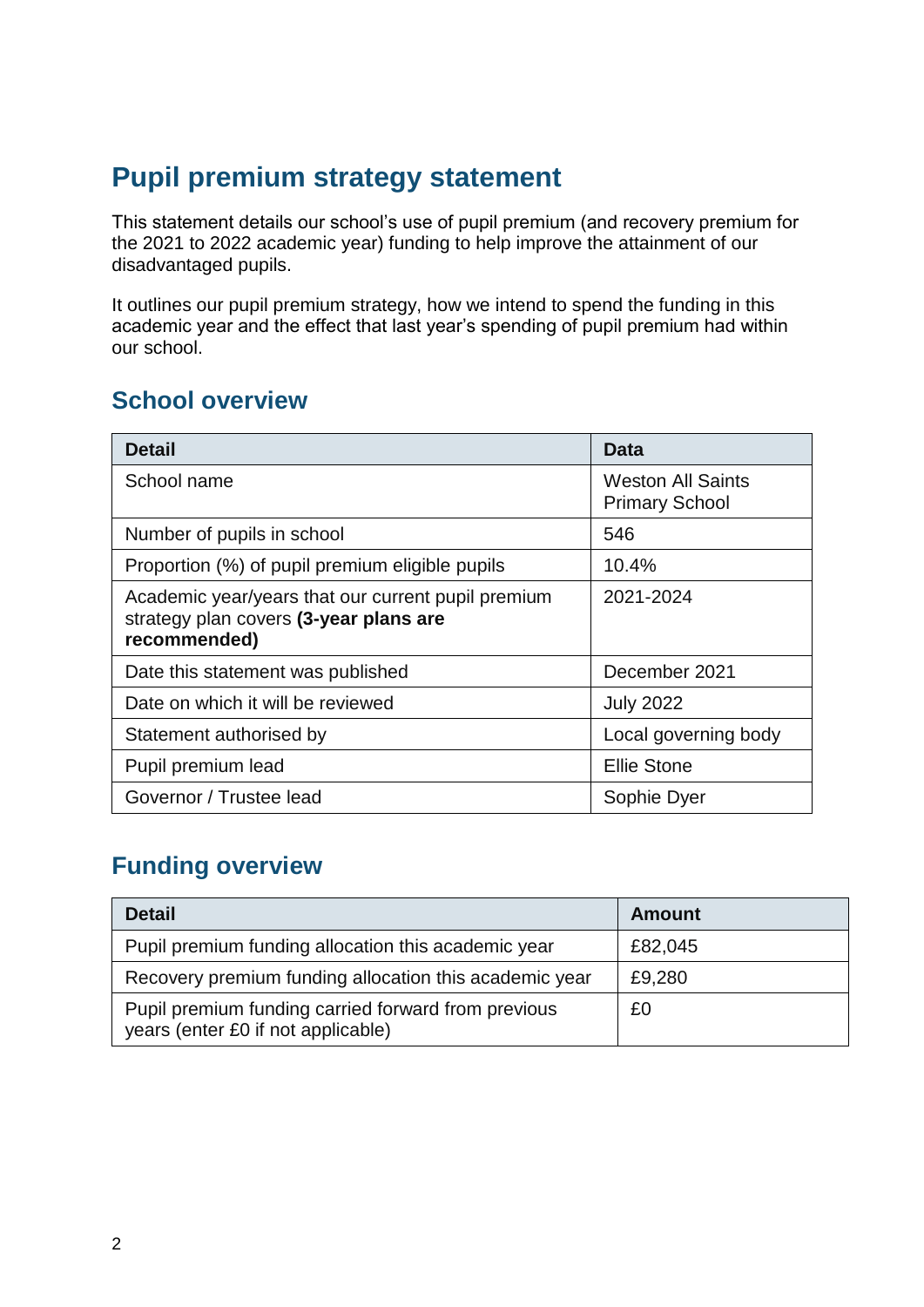# **Part A: Pupil premium strategy plan**

#### **Statement of intent**

#### **Pupil Premium Statement of Intent**

Weston All Saints Primary School commits to working collaboratively and collectively with schools across the Partnership Trust in order to eliminate the disadvantage gap.

#### **Our objectives are:**

- For all pupils to become effective learners and communicators irrespective of background or of the challenges they face.
- Preparedness for the future as successful participants in society with a strong sense of identity, responsibility and the necessary skills to secure economic wellbeing.
- We want to support our disadvantaged pupils to experience academic success so that their attainment is comparable with that of non-disadvantaged pupils nationally.

Our approach will be tiered in order to target well defined cohorts as well as address individual pupils needs. We will use an evidence-based approach to inform and refine our planning.

We recognise that the need is not 'within child' and will endeavour to consider the environment and approaches used to ensure that children are considered individually.

During the period of this strategy plan we will focus on the key challenges that are preventing our disadvantaged pupils from attaining well which we have identified as: Greater access to the curriculum; early and efficient oracy and the limited availability of opportunities to accumulate cultural capital. We aim to dismantle these barriers by focussing on these three key strands:

- 1. **Access** to, and greater participation in, the curriculum by strengthening the calibre of high-quality teaching for all
- **2. Oracy** Supporting the development of oracy skills as the route into increasing attainment in early reading, writing and oral communication, more broadly across the school, including for those pupils with EAL
- 3. **Engagement** Ensuring that vulnerable learners attend in line with nondisadvantaged peers by prioritising access to enrichment opportunities and through targeted pastoral support

#### **The key principles**

- To develop a thorough and shared understanding of these barriers to learning
- To ensure collective responsibility for children who are disadvantaged.
- To privilege disadvantaged pupils for curricular as well as extra-curricular experiences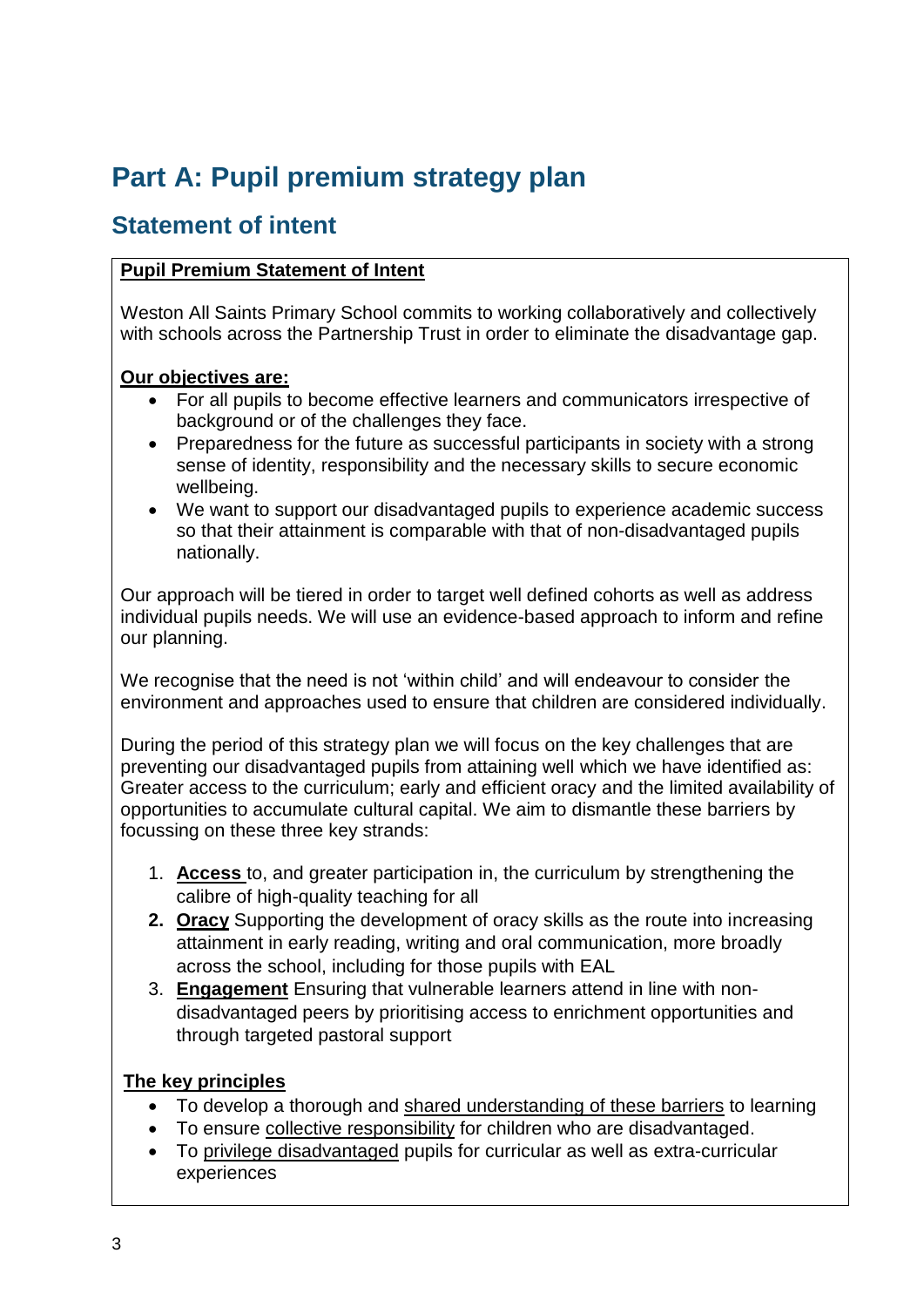We recognise that effective implementation is key to securing impact and this plan has to be delivered by everyone routinely with a shared understanding of disadvantage. We will routinely use the term 'privilege disadvantage' to convey our vision for these pupils

#### **Challenges**

This details the key challenges to achievement that we have identified among our disadvantaged pupils.

| <b>Challenge</b><br>number | <b>Detail of challenge</b>                                                                                                                                                                                                                                                                                                                                                                                                                                                                                                                                                                                                                                                                                                                                       |
|----------------------------|------------------------------------------------------------------------------------------------------------------------------------------------------------------------------------------------------------------------------------------------------------------------------------------------------------------------------------------------------------------------------------------------------------------------------------------------------------------------------------------------------------------------------------------------------------------------------------------------------------------------------------------------------------------------------------------------------------------------------------------------------------------|
| 1                          | Access to the curriculum requires consistent high-quality teaching.<br>Pupils who are attaining both below and above the expected age-<br>related standards are not attaining as well as they could. We<br>recognise the need to ensure that all learners can access learning<br>through a consistently high quality of teaching. We are also aware<br>of the impact on our families of school closure and assessment and<br>observation indicate that not all children have maintained their skills<br>over time. To that end, we will implement targeted interventions and<br>CPD for staff to be able to meet the diverse nature of children's<br>needs in response to school closure and to other factors that may<br>disadvantage their access to learning. |
| $\overline{2}$             | <b>Oracy</b> We recognise the increased need of disadvantaged pupils to<br>access the same rich literacy and language available to their non-<br>disadvantage peers. Through interventions, we want to support the<br>development of fluent key skills in English with a focus on early<br>speaking and listening, reading, writing and providing high quality<br>support for pupils identified with EAL. The evidence shows the<br>importance that successful communication skills play in securing<br>positive outcomes into adulthood.                                                                                                                                                                                                                        |
| 3                          | <b>Engagement</b> A number of our families have found a return to<br>school difficulty to manage. We have elicited pupil voice with<br>wellbeing questionnaires which has given us insight into some of<br>the wellbeing issues for our children. W are targeting specific<br>support for our vulnerable children recognising their need to be well<br>prepared for the next phases of their education.                                                                                                                                                                                                                                                                                                                                                          |

#### **Intended outcomes**

This explains the outcomes we are aiming for **by the end of our current strategy plan**, and how we will measure whether they have been achieved.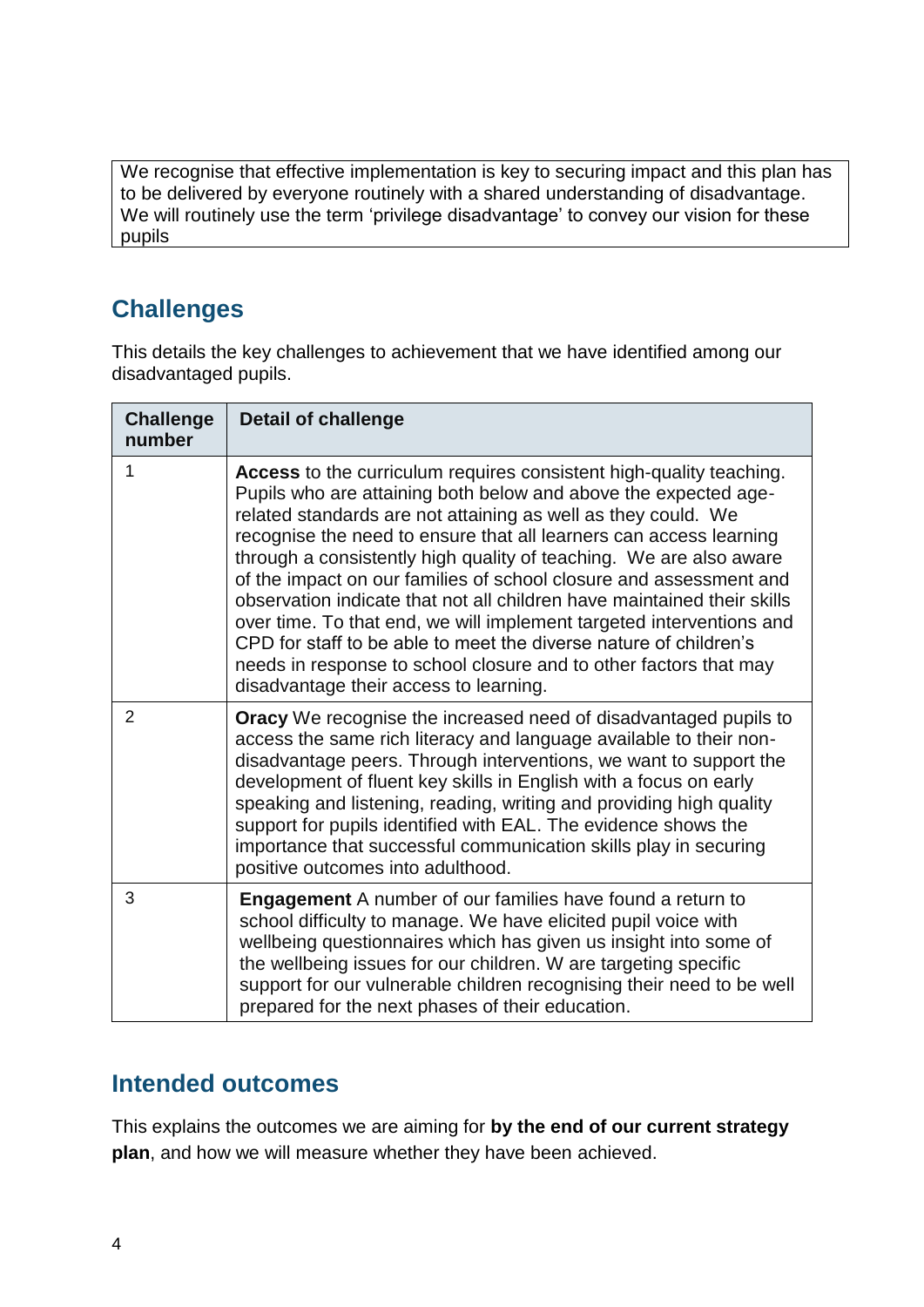| <b>Intended</b><br>outcome                                                                                                                                                                                                                                                                                     | <b>Success criteria</b>                                                                                                                                                                                                                                                                                                                                                                                                                                                                                                                                                                                                                                                                                                                                                                                                                                                                                                                                                                                                                                                                                                                                                              |
|----------------------------------------------------------------------------------------------------------------------------------------------------------------------------------------------------------------------------------------------------------------------------------------------------------------|--------------------------------------------------------------------------------------------------------------------------------------------------------------------------------------------------------------------------------------------------------------------------------------------------------------------------------------------------------------------------------------------------------------------------------------------------------------------------------------------------------------------------------------------------------------------------------------------------------------------------------------------------------------------------------------------------------------------------------------------------------------------------------------------------------------------------------------------------------------------------------------------------------------------------------------------------------------------------------------------------------------------------------------------------------------------------------------------------------------------------------------------------------------------------------------|
| High quality<br>teaching affords<br>children, who are<br>disadvantaged,<br>greater access to<br>the curriculum                                                                                                                                                                                                 | All teachers access the 'High-Quality Teaching' CPD and<br>demonstrate a broader skill set during formal observations,<br>that ensure access for all children<br>Pupil progress meetings focus on pupils who are<br>disadvantaged enabling teachers to reflect and refine their<br>developing skills with ongoing CPD<br>All TA's engage in regular 'effective deployment' CPD in order<br>$\bullet$<br>to provide high quality support in class                                                                                                                                                                                                                                                                                                                                                                                                                                                                                                                                                                                                                                                                                                                                     |
| Oracy has improved<br>and children have<br>an extended<br>vocabulary as a<br>result of a daily,<br>systematic,<br>focussed phonics,<br>reading and writing<br>programme. (Read<br>Write Inc) They<br>have access to<br>tiered language and<br>communication<br>support where<br>needs have been<br>identified. | Children develop fluent speaking and listening skills with<br>$\bullet$<br>barriers identified early leading to timely intervention on the<br><b>NELLI</b> programme<br>EYFS and KS1 Children are able to express their thoughts in<br>$\bullet$<br>sentences, which they can hold in their head, before<br>accurately committing them to paper<br>Children's writing includes a richness of vocabulary which<br>$\bullet$<br>they have experienced through high quality teaching<br>supported by relevant whole school CPD on supporting<br>struggling writers in KS2 and supporting spelling in EYFS/KS1<br>Speech and Language therapy is more effectively deployed to<br>$\bullet$<br>support early intervention and leading to improved outcomes<br>where NELLI may have had limited impact<br>Vulnerable children identified with Speech, language and<br>communication issues achieve their individual targets as a<br>result of intervention. The skills are evident in their work as a<br>result of the strong links with therapist and teacher<br>Children at risk of performing below ARE, are screened in<br>year 1 in order to implement tailored programmes of support |
| <b>Children with EAL</b><br>are identified on<br>entry enabling them<br>to get timely support                                                                                                                                                                                                                  | Children with EAL access early support through effective<br>$\bullet$<br>gathering of information from EYs providers. The appointment<br>of an EAL coordinator enables thorough assessment on entry<br>and access to a high quality EAL programme of support which<br>is monitored closely by the EAL teacher. This promotes<br>greater access to and progress in English                                                                                                                                                                                                                                                                                                                                                                                                                                                                                                                                                                                                                                                                                                                                                                                                            |
| Children who are<br>disadvantaged<br>attend school<br>regularly in order to<br>access learning                                                                                                                                                                                                                 | Behaviour and Attendance panel tailors individualised support<br>$\bullet$<br>for families resulting in increased attendance for<br>disadvantaged pupils<br>Attendance improves for all vulnerable learners as<br>$\bullet$<br>Individualised support from the pastoral team is targeted<br>based on attendance trends e.g. absence at the<br>beginning/end of week<br>The school builds capacity with the creation of a pastoral<br>$\bullet$<br>team in order to meet the needs of vulnerable learners                                                                                                                                                                                                                                                                                                                                                                                                                                                                                                                                                                                                                                                                             |
| Children are better<br>able to regulate<br>their emotions in<br>order to increasingly                                                                                                                                                                                                                          | Children are observed to develop and generalise personalised<br>$\bullet$<br>strategies to regulate as the THRIVE practitioner works 1:1<br>followed by weekly in class check-ins in order to support the<br>generalisation of self-regulatory skills                                                                                                                                                                                                                                                                                                                                                                                                                                                                                                                                                                                                                                                                                                                                                                                                                                                                                                                                |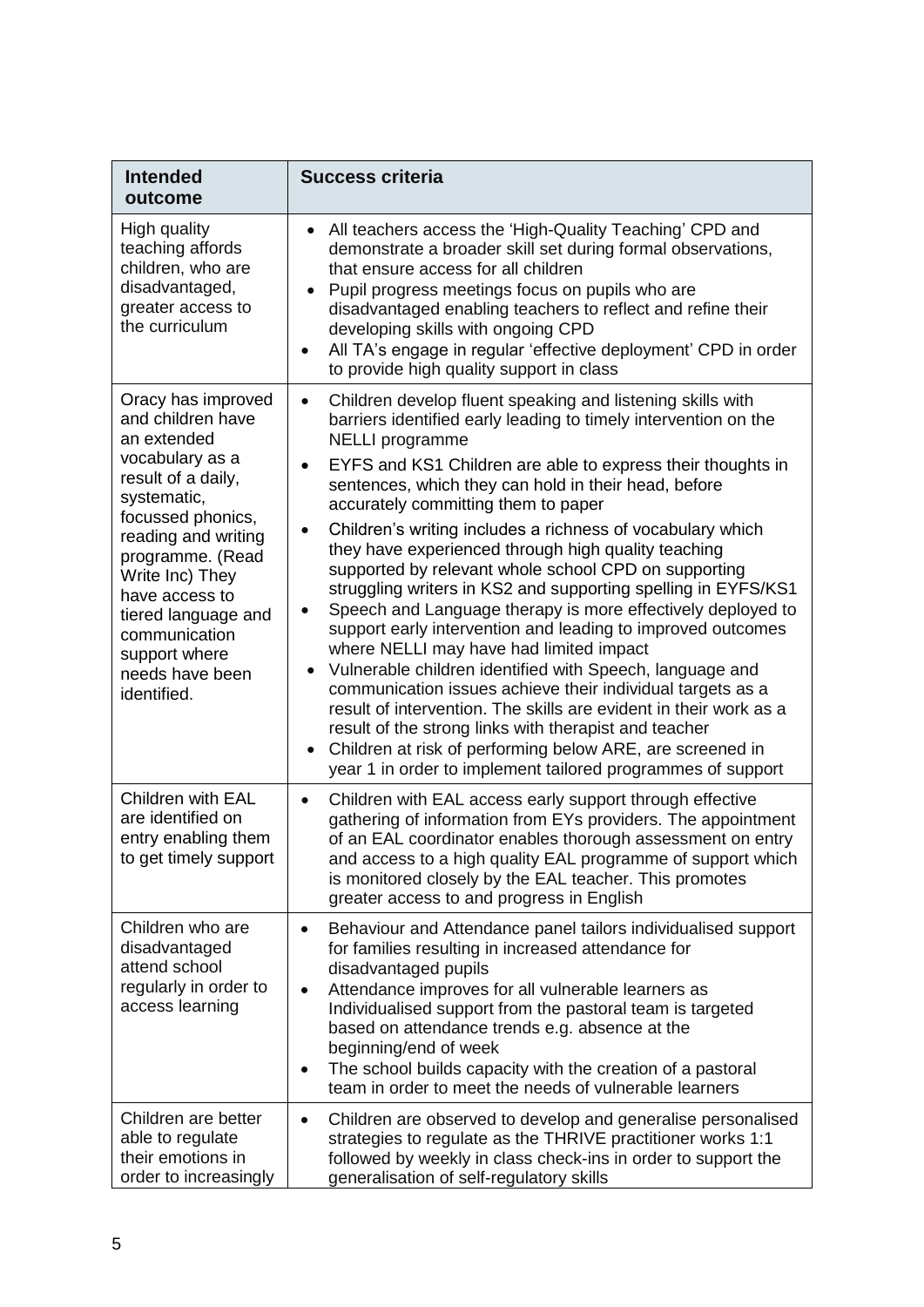| engage with their<br>learning                                                                                                                                                                       | A clear and responsive risk assessment procedure evidences<br>$\bullet$<br>a focus on reducing future risk of FTE after high level<br>behaviour incidents<br>CPOMS behaviour related incidents are reduced in Little<br>$\bullet$<br>WASPS as the ELSA delivers targeted intervention<br>Pupils who are disadvantaged are prioritised for referrals to<br>$\bullet$<br>the Behaviour and Support Panel<br>Pupils in KS2 demonstrate positive behaviours at playtime as<br>$\bullet$<br>the Behaviour Lead monitors and refines structured outdoor<br>play opportunities |
|-----------------------------------------------------------------------------------------------------------------------------------------------------------------------------------------------------|-------------------------------------------------------------------------------------------------------------------------------------------------------------------------------------------------------------------------------------------------------------------------------------------------------------------------------------------------------------------------------------------------------------------------------------------------------------------------------------------------------------------------------------------------------------------------|
| All children have<br>access to a broad<br>range of<br>enrichment<br>opportunities that<br>enables them make<br>stronger and<br>deeper connections<br>across different<br>areas of the<br>curriculum | The ethos of 'privilege disadvantage' is evident as those<br>children are prioritised for staff led extra-curricular activities,<br>as well as delivery and monitoring tasks e.g. book looks, daily<br>readers<br>• Children demonstrate a sense of entitlement to cultural<br>capital. Their preferences are elicited and accommodated in<br>the range of extra-curricular opportunities made available to<br>them including art enrichment activities with an artist,<br>subsidised music lessons and participation in school visits                                  |

## **Activity in this academic year**

This details how we intend to spend our pupil premium (and recovery premium funding) **this academic year** to address the challenges listed above.

#### **Teaching (for example, CPD, recruitment and retention)**

Budgeted cost:£8,990

| <b>Activity</b>                        | Evidence that supports this approach                                                                                                                                                                                                                                                                                                                                                                                                                                                                                                                               | <b>Challenge</b><br>number(s)<br>addressed |
|----------------------------------------|--------------------------------------------------------------------------------------------------------------------------------------------------------------------------------------------------------------------------------------------------------------------------------------------------------------------------------------------------------------------------------------------------------------------------------------------------------------------------------------------------------------------------------------------------------------------|--------------------------------------------|
| High<br>Quality<br>Teaching<br>for all | The EEF Guide to the Pupil Premium recommends a<br>tiered approach to securing greatest impact from the<br>Pupil Premium Grant. Tier 1 is high quality teaching<br>because research shows this has greatest impact on<br>outcomes for learners, particularly those who are<br>vulnerable to underachievement. Regular high-quality<br>CPD and routine monitoring of the impact of this is an<br>effective way of achieving high quality teaching.<br>https://educationendowmentfoundation.org.uk/education-<br>evidence/teaching-learning-toolkit/mastery-learning |                                            |
| Improved<br>oracy for all              | There is a strong evidence base that suggests oral<br>language interventions, including dialogic activities such                                                                                                                                                                                                                                                                                                                                                                                                                                                   | 1                                          |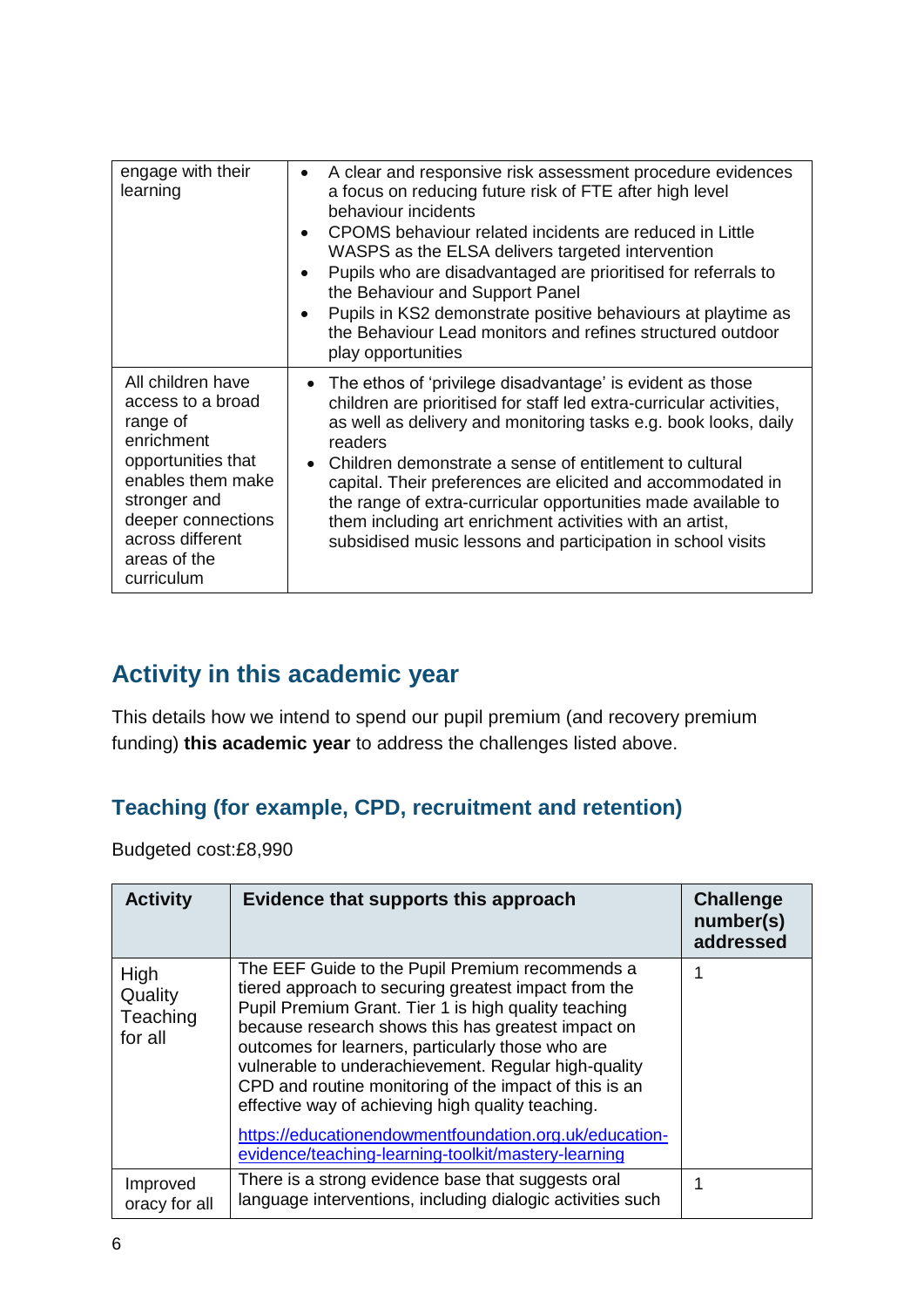|                                                              | as high-quality classroom discussion, are inexpensive to<br>implement and have high impact on reading:                                                                                                                               |   |
|--------------------------------------------------------------|--------------------------------------------------------------------------------------------------------------------------------------------------------------------------------------------------------------------------------------|---|
|                                                              | Oral language interventions   Toolkit Strand   Education<br><b>Endowment Foundation   EEF</b>                                                                                                                                        |   |
| High quality<br><b>Phonics</b><br>teaching in<br>EYFS and    | There is a substantial body of research to support the<br>fact that a systematic and consistent approach to the<br>teaching of reading ensures the best outcome for pupils.<br>RWI provides this systematic and consistent approach. | 1 |
| KS1 with<br>clear<br>pathways<br>for those not<br>keeping up | Phonics approaches have a strong evidence base that<br>indicates a positive impact on the accuracy of word<br>reading (though not necessarily comprehension),<br>particularly for disadvantaged pupils:                              |   |
|                                                              | Phonics   EEF (educationendowmentfoundation.org.uk)<br>The reading framework – teaching the foundations of<br>literacy (publishing.service.gov.uk)                                                                                   |   |
|                                                              | EEF Teaching and Learning Toolkit - Parental<br>Engagement.                                                                                                                                                                          |   |
|                                                              | Parental engagement   EEF<br>(educationendowmentfoundation.org.uk)                                                                                                                                                                   |   |
|                                                              |                                                                                                                                                                                                                                      |   |

## **Targeted academic support (for example, tutoring, one-to-one support structured interventions)**

Budgeted cost: £21,278

| <b>Activity</b>                                                                                                                                                                                 | Evidence that supports this approach                                                                                                                                                                                                                                                                                                                                                                                                                                                                                                                                                                                 | <b>Challe</b><br>nge<br>numbe<br>r(s)<br>addres<br>sed |
|-------------------------------------------------------------------------------------------------------------------------------------------------------------------------------------------------|----------------------------------------------------------------------------------------------------------------------------------------------------------------------------------------------------------------------------------------------------------------------------------------------------------------------------------------------------------------------------------------------------------------------------------------------------------------------------------------------------------------------------------------------------------------------------------------------------------------------|--------------------------------------------------------|
| Small<br>Group<br>tuition inc.<br>NTP for<br>disadvanta<br>ged<br>learners<br>including<br>higher<br>attaining<br>children<br>whose<br>education<br>has been<br>disrupted<br>by the<br>pandemic | Tuition targeted at specific needs and knowledge gaps can be an<br>effective method to support low attaining pupils or those falling<br>behind, both one-to-one:<br>One to one tuition   EEF (educationendowmentfoundation.org.uk)<br>and in small groups:<br><b>Small group tuition   Toolkit Strand   Education Endowment</b><br><b>Foundation   EEF</b><br>The EEF has a strong evidence base to show that the quality of<br>teaching has direct impact on student outcomes, particularly for<br>disadvantaged pupils.<br>Training and supporting staff will ensure the delivery of accurate<br>targeted support. | 2                                                      |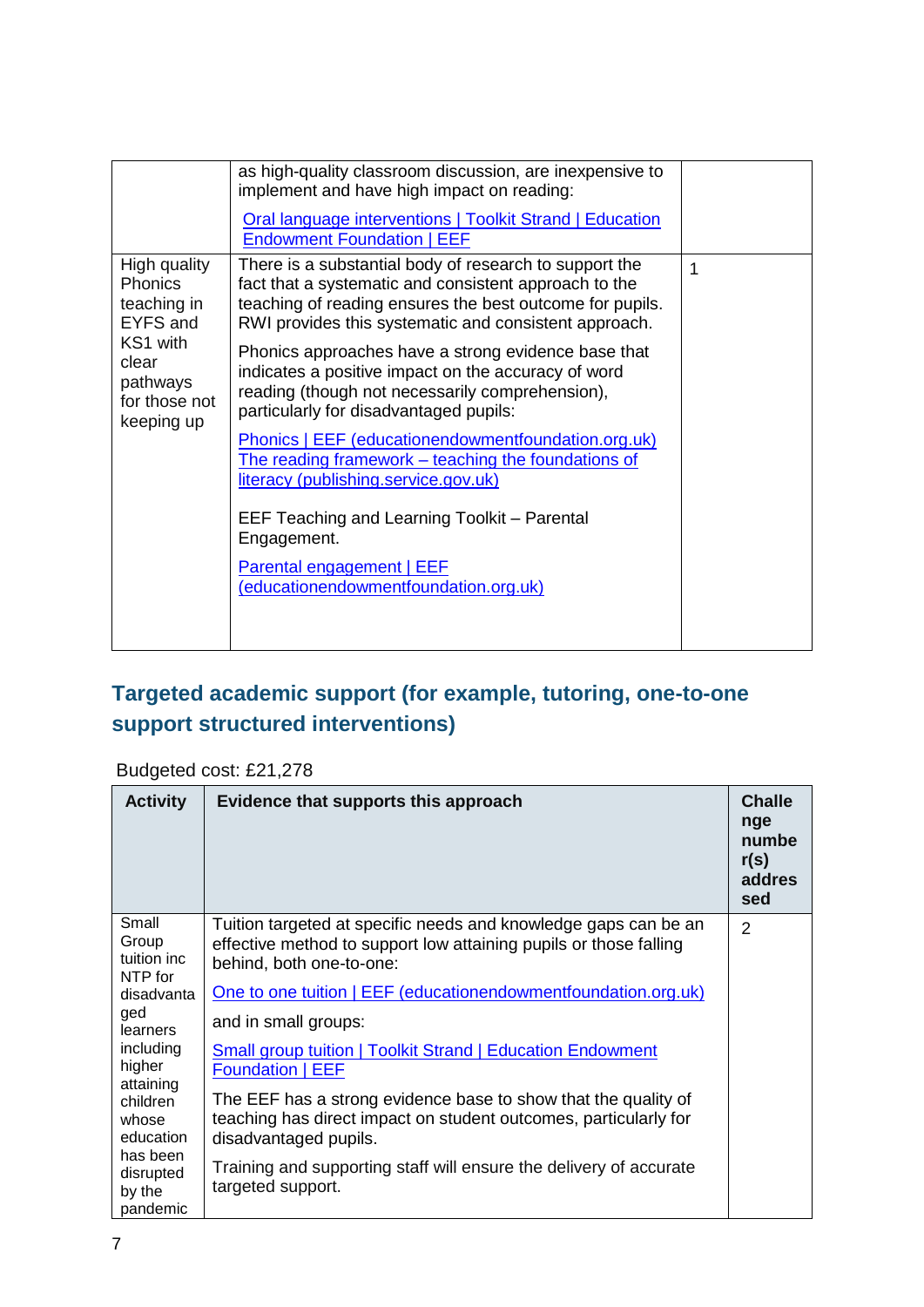| Phonics<br>Small<br>Group<br>Tuition<br>in EYFS<br>and KS1 | EEF research shows that precisely targeted small group tuition<br>has an average impact of four month's additional progress over<br>the course of a year.                                                                                                                                                                                                                                                                                                                                                                                                                                                                                                                                                                                                                                                  | $\overline{2}$ |
|------------------------------------------------------------|------------------------------------------------------------------------------------------------------------------------------------------------------------------------------------------------------------------------------------------------------------------------------------------------------------------------------------------------------------------------------------------------------------------------------------------------------------------------------------------------------------------------------------------------------------------------------------------------------------------------------------------------------------------------------------------------------------------------------------------------------------------------------------------------------------|----------------|
|                                                            | <b>Small group tuition   Toolkit Strand   Education Endowment</b><br><b>Foundation   EEF</b>                                                                                                                                                                                                                                                                                                                                                                                                                                                                                                                                                                                                                                                                                                               |                |
|                                                            | Recommendation 7 of Improving Literacy in Key Stage 1 reminds<br>us that teaching should respond to the changing needs of children.<br>This requires teachers to collect accurate and up-to-date<br>information about pupils' current capabilities so that they can<br>adapt their teaching to focus on exactly what each pupil needs to<br>progress. RWI termly assessment data will provide teachers with<br>the information they need to ensure that additional support is<br>precisely targeted.                                                                                                                                                                                                                                                                                                       |                |
|                                                            | https://educationendowmentfoundation.org.uk/education-<br>evidence/guidance-reports/literacy-ks-1                                                                                                                                                                                                                                                                                                                                                                                                                                                                                                                                                                                                                                                                                                          |                |
| $1:1$ and<br>Small<br>Group<br>Oracy                       | There is a strong evidence base that suggests oral language<br>interventions, including dialogic activities such as high-quality<br>classroom discussion, are inexpensive to implement with high<br>impacts on reading:                                                                                                                                                                                                                                                                                                                                                                                                                                                                                                                                                                                    | $\overline{2}$ |
| Interven<br>tions in                                       | <b>Oral language interventions   Toolkit Strand   Education</b><br><b>Endowment Foundation   EEF</b>                                                                                                                                                                                                                                                                                                                                                                                                                                                                                                                                                                                                                                                                                                       |                |
| KS <sub>1</sub>                                            | Children's early communication skills are regarded as the single<br>best predictor of future cognitive skills and school performance<br>(Rosetti, 1996). Children who have speech, language and<br>communication difficulties are significantly disadvantaged in their<br>ability to access the national curriculum since "almost every<br>educational skill presupposes the use of language" (Dockrell and<br>Lindsay, 1998).<br>A research project undertaken by the Early Years Excellence<br>Learning Alliance (eyela), identified that when staff received<br>training in how to deliver the Talk Boost intervention, 18 out of 20<br>children completing the intervention were able to express their<br>ideas in lessons, where they were not doing this before the<br>additional support for 8racy. |                |
|                                                            | https://www.eyela.org.uk/uploads/pdfs/Research%20Talk%20Boo<br>st%20Project%20Report.pdf                                                                                                                                                                                                                                                                                                                                                                                                                                                                                                                                                                                                                                                                                                                   |                |

## **Wider strategies (for example, related to attendance, behaviour, wellbeing)**

Budgeted cost: £ 51.773

| <b>Activity</b>                          | Evidence that supports this approach                                                                                                             | <b>Challenge</b><br>number(s)<br>addressed |
|------------------------------------------|--------------------------------------------------------------------------------------------------------------------------------------------------|--------------------------------------------|
| Extra-<br>Curricular<br>activity, trips, | Trips and visits enhance and enrich the curriculum,<br>providing heightened learning experiences. They also<br>help to develop cultural capital. | 3                                          |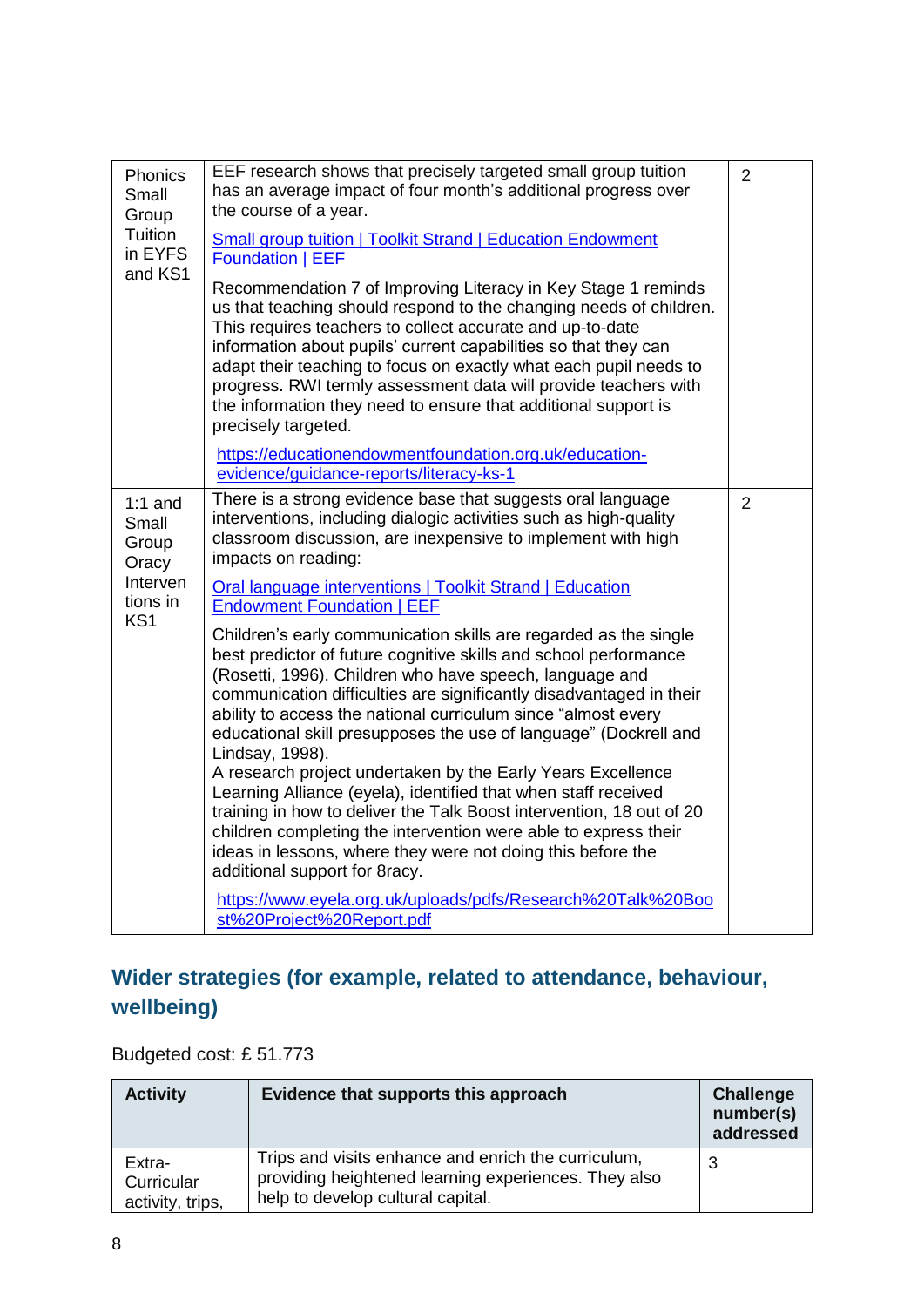| visits and<br>enrichment<br>activities in<br>order to build<br>cultural capital<br>for our<br>disadvantaged<br>children | They ensure that learning is contextualised in concrete<br>experiences and language rich environments.<br>Ofsted research (2019) that feeds into the Education<br>Inspection Framework, places emphasis on improving<br>cultural capital, particularly for disadvantaged children.<br>Ofsted OVERVIEW of RESEARCH Education Inspection<br><b>Framework January 2019</b><br>A research project undertaken by the DfE Social Mobility<br>Commission at the University of Bath, "An Unequal<br>Playing Field: Extra-Curricular Activities, Soft Skills and<br>Social Mobility" (Asset Publishing 2019) provides<br>evidence that extra-curricular activities are important to<br>young people and result in a range of positive outcomes.<br>The research also identifies that employers in the UK<br>labour market increasingly demand soft skills and these<br>types of skills (which may be developed through extra-<br>curricular activities) could be an important factor in<br>driving intergenerational social mobility.                                                                                                                                       |   |
|-------------------------------------------------------------------------------------------------------------------------|--------------------------------------------------------------------------------------------------------------------------------------------------------------------------------------------------------------------------------------------------------------------------------------------------------------------------------------------------------------------------------------------------------------------------------------------------------------------------------------------------------------------------------------------------------------------------------------------------------------------------------------------------------------------------------------------------------------------------------------------------------------------------------------------------------------------------------------------------------------------------------------------------------------------------------------------------------------------------------------------------------------------------------------------------------------------------------------------------------------------------------------------------------------------|---|
|                                                                                                                         | An Unequal Playing Field report.pdf<br>(publishing.service.gov.uk)                                                                                                                                                                                                                                                                                                                                                                                                                                                                                                                                                                                                                                                                                                                                                                                                                                                                                                                                                                                                                                                                                                 |   |
| <b>THRIVE &amp;</b><br>building<br>capacity for<br>increased<br>Pastoral<br>Support<br>across the<br>school             | Children whose basic needs are met, Thrive in school.<br>Children need all physical, emotional and social needs<br>met in order to achieve academically.<br>The Communicating Kindness 'Positive Relationships'<br>section within Tom Sherrington's 'Teaching Walkthrus'<br>and Oliver Caviglioli, state the importance of<br>establishing positive relationships with students and the<br>rights of all to feel safe, respected and valued, in order<br>to create conditions where students and teachers can<br>focus on learning free from distractions or emotional<br>threats.<br>EEF Research indicates that interventions that seek to<br>improve pupils' decision-making skills, interaction with<br>others and their self-management of emotions have an<br>impact measure of 4 months' additional progress on<br>academic achievement over the course of an academic<br>year. Whilst such approaches have moderate impact for<br>very low cost, it must be noted that they are based on<br>limited evidence at present.<br>https://educationendowmentfoundation.org.uk/education-<br>evidence/teaching-learning-toolkit/social-and-emotional-<br>learning | 3 |
| Promoting<br>positive<br>behaviour<br>across KS2                                                                        | Research shows that interventions aimed at reducing a<br>variety of behaviours, from low-level disruption to<br>aggression, violence, bullying, and general anti-social<br>activity increase academic attainment by 4 months in a<br>year.                                                                                                                                                                                                                                                                                                                                                                                                                                                                                                                                                                                                                                                                                                                                                                                                                                                                                                                         | 3 |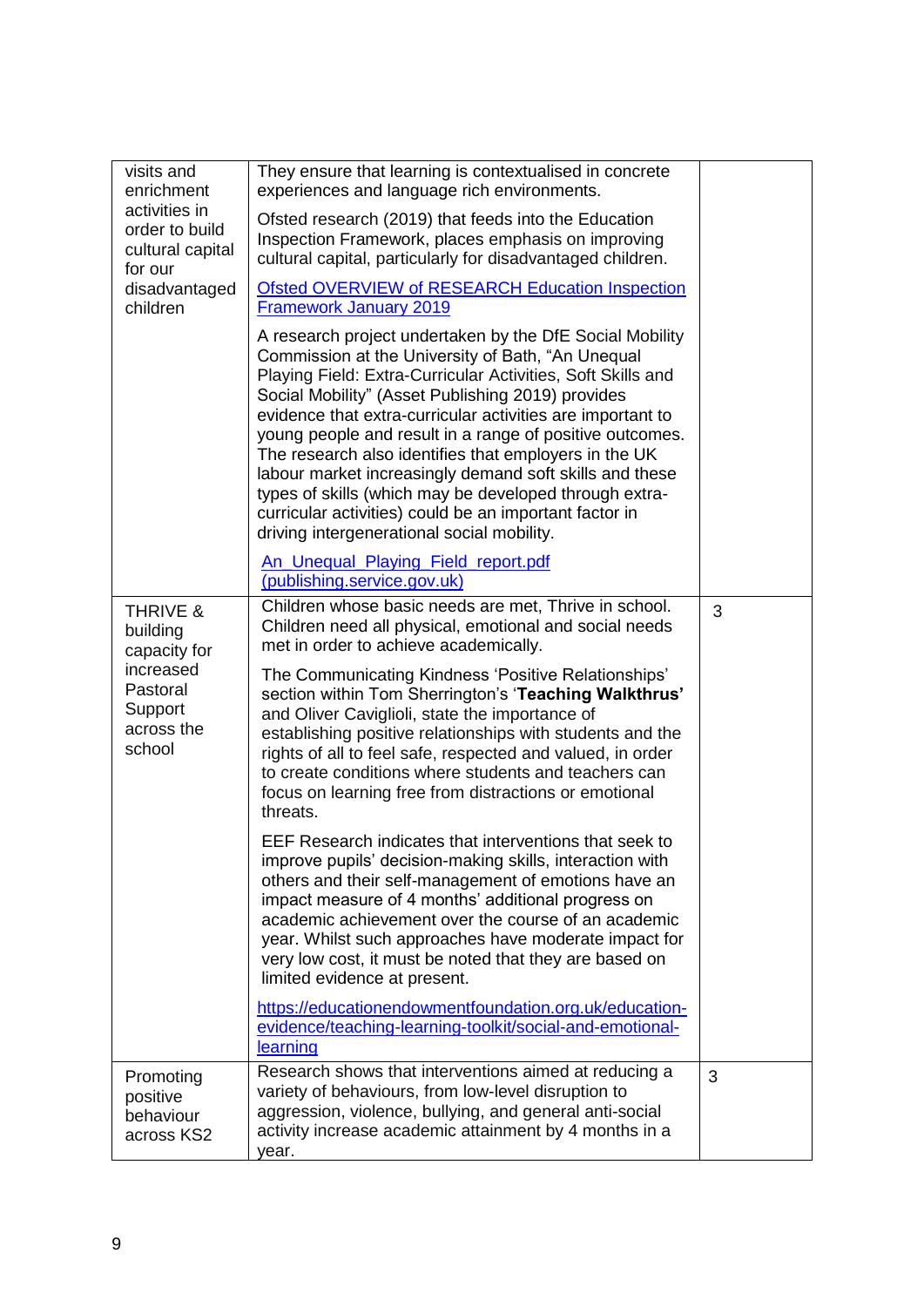|                                                                                                                                  | At WASPS, we intend to use specialised programmes<br>and approaches personalised to meet the needs of<br>pupils with specific behavioural issues.                                                                                                                                                                      |   |
|----------------------------------------------------------------------------------------------------------------------------------|------------------------------------------------------------------------------------------------------------------------------------------------------------------------------------------------------------------------------------------------------------------------------------------------------------------------|---|
|                                                                                                                                  | <b>Behaviour Interventions   Toolkit Strand   Education</b><br><b>Endowment Foundation   EEF</b>                                                                                                                                                                                                                       |   |
| Embedding<br>effective<br>practice in<br>order to<br>improve<br>attendance<br>with the<br>support of the<br><b>B&amp;A</b> panel | Regular school attendance is an important part of giving<br>children the best possible start in life. Students who miss<br>school frequently can fall behind with their work and do<br>less well in assessments.<br>https://attendancemattersmagonline.co.uk/new-proving-<br>a-link-between-attendance-and-attainment/ | 3 |
| Contingency<br>Fund                                                                                                              | We recognise the need to maintain a fund for<br>unforeseen circumstances in order that we are able to<br>respond quickly to support our vulnerable children                                                                                                                                                            |   |

# **Total budgeted cost: £82,041**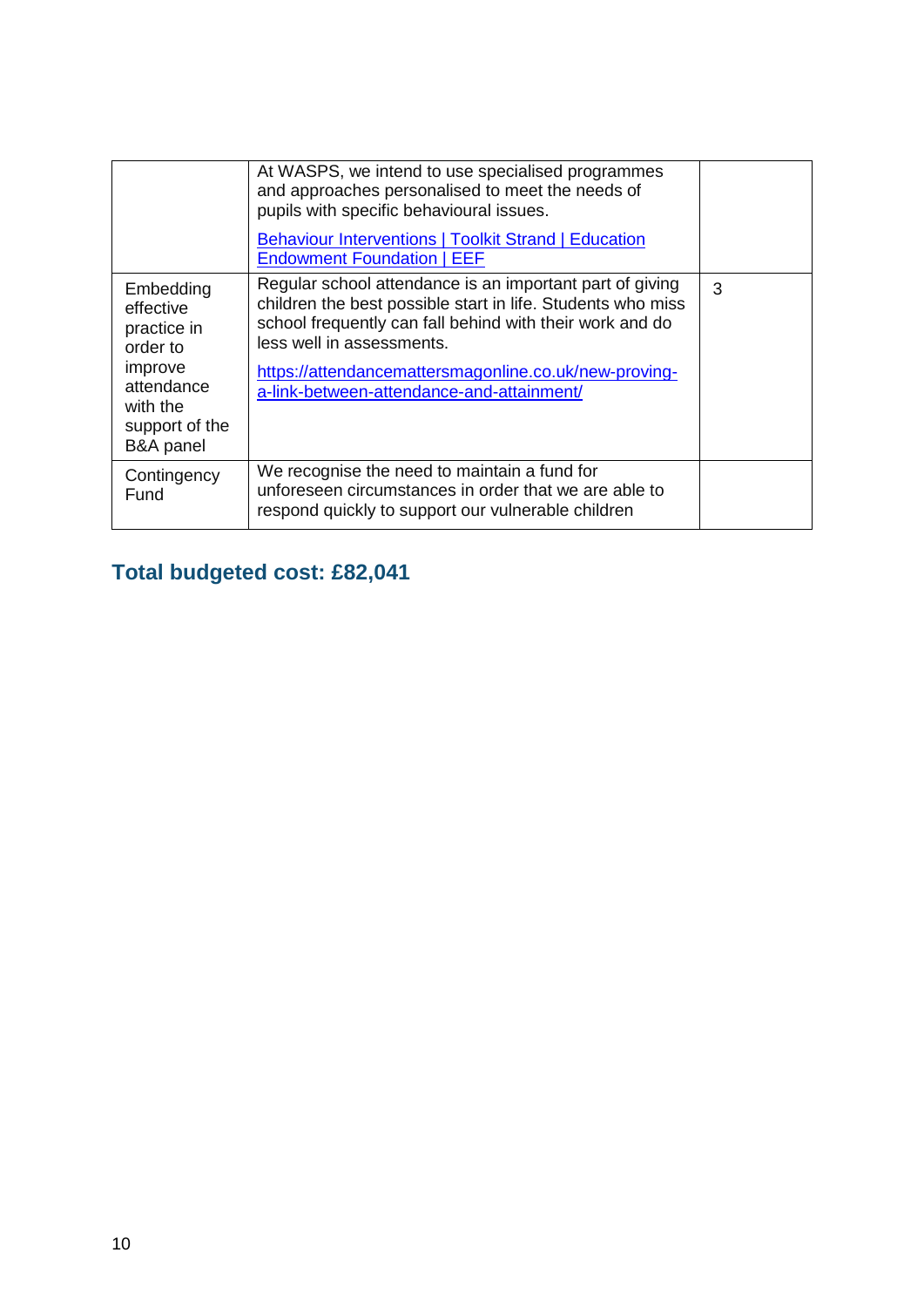# **Part B: Review of outcomes in the previous academic year**

#### **Pupil premium strategy outcomes**

This details the impact that our pupil premium activity had on pupils in the 2020 to 2021 academic year.

Internal school assessments during 2020/21 tell us that the performance of disadvantaged pupils was lower than in the previous 2 years in key areas of the curriculum. The outcomes we aimed to achieve in our previous strategy by the end of 2020/21 were therefore not fully realised.

We recognise the impact of Covid-19 on disadvantaged children's access to education which disrupted their predicted pathways. In line with the national picture, our children were unable to benefit from the pupil premium funded improvements to teaching and intervention. IT resources were provided with a priority on disadvantaged learners who also had regular access to the THRIVE practitioner via zoom last academic year. Families report that they benefited from this support.

The return to school has been difficult for a high proportion of our disadvantaged pupils and their families and we have prioritised attendance support from the Behaviour & Attendance panel as well as close liaison with the CMES this year as gaps in attendance between children who are disadvantaged and their non-disadvantaged peers are larger this year than in previous years. Our use of CPOMS has increased, with the return to school, enabling us to track incidents that related to behaviour which helps inform targeted support.

Our assessments and observations indicated that pupil behaviour, wellbeing and mental health were significantly impacted last year, primarily due to COVID-19-related is-sues. The impact was particularly acute for disadvantaged pupils. We used pupil premium funding to provide wellbeing support for all pupils, and targeted interventions where required. We are building on our capacity to continue that level of support with the activities detailed in this plan.